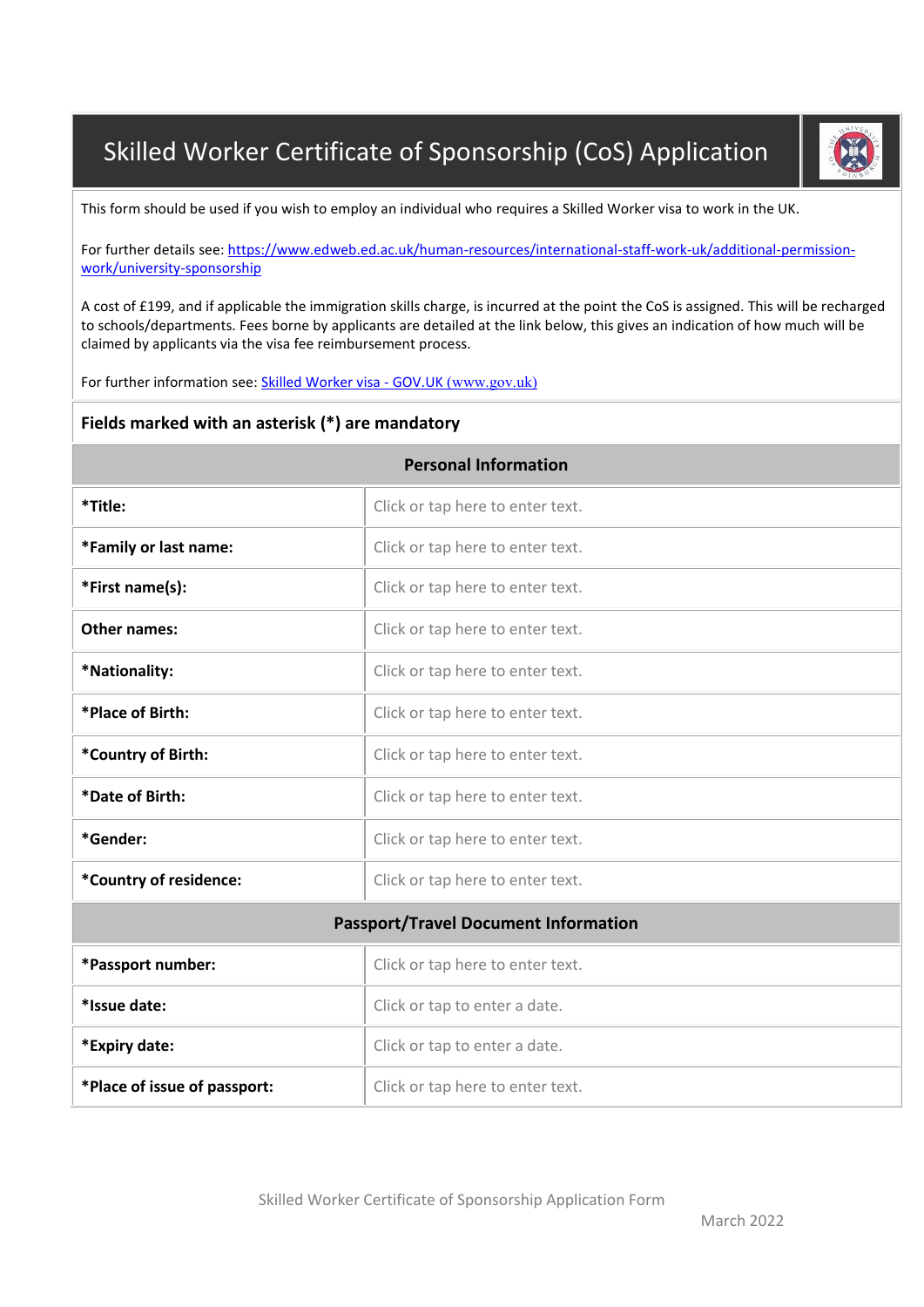| *Is the individual currently sponsored<br>by another employer on a Tier<br>2/Skilled Worker Visa? | Choose an item.                   |  |  |  |  |
|---------------------------------------------------------------------------------------------------|-----------------------------------|--|--|--|--|
| <b>Home Address Information</b>                                                                   |                                   |  |  |  |  |
| *Address:                                                                                         | Click or tap here to enter text.  |  |  |  |  |
| *City or town:                                                                                    | Click or tap here to enter text.  |  |  |  |  |
| County, area district or province:                                                                | Click or tap here to enter text.  |  |  |  |  |
| *Postcode or zip code:                                                                            | Click or tap here to enter text.  |  |  |  |  |
| *Country:                                                                                         | Click or tap here to enter text.  |  |  |  |  |
|                                                                                                   | <b>Identification Numbers</b>     |  |  |  |  |
| <b>UK National Insurance number:</b>                                                              | Click or tap here to enter text.  |  |  |  |  |
| <b>Employee ID Number (if known):</b>                                                             | Click or tap here to enter text.  |  |  |  |  |
|                                                                                                   | <b>Work Information and Dates</b> |  |  |  |  |

## **\* Has the applicant met the criteria for sponsorship?**

*Please note: where the role was advertised the likelihood of sponsorship will have been confirmed by HR Operations*

| <b>Mandatory</b>                                                                                                        |                 |
|-------------------------------------------------------------------------------------------------------------------------|-----------------|
| The individual is being offered a role that can                                                                         | Choose an item. |
| be sponsored, i.e. the job is at the appropriate<br>skill level                                                         |                 |
| The individual meets Home Office English<br>Language criteria.                                                          | Choose an item. |
| <b>Salary Threshold</b>                                                                                                 |                 |
| A salary of £25,600 or above or at least the<br>going rate for the profession (whichever is<br>higher) is being offered | Choose an item. |
| (If 'no' is selected, please complete the<br>Tradeable elements section).                                               |                 |
| Tradeable elements (select one)                                                                                         |                 |
|                                                                                                                         |                 |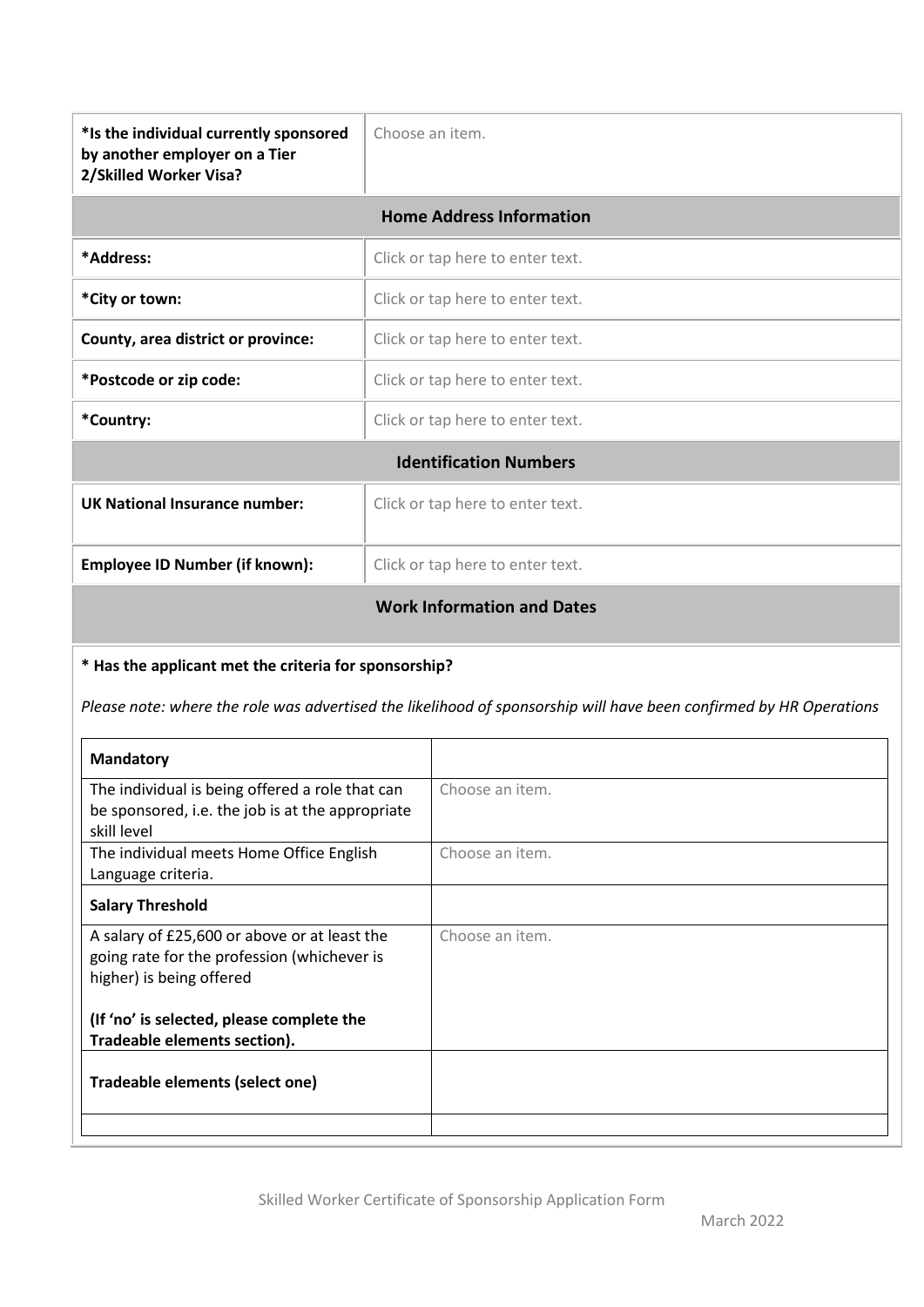| The individual holds a PhD in a subject<br>1)<br>related to job and a salary of £23,040<br>or at 90% of the going rate for the<br>profession (whichever is higher)                                                                                                                                                         | Choose an item.                   |                                     |  |  |  |
|----------------------------------------------------------------------------------------------------------------------------------------------------------------------------------------------------------------------------------------------------------------------------------------------------------------------------|-----------------------------------|-------------------------------------|--|--|--|
| Confirmation/description of how PhD is<br>relevant to the job (max. 1000<br>characters)                                                                                                                                                                                                                                    | Click or tap here to enter text.  |                                     |  |  |  |
| If the qualification was not attained in<br>the UK, please provide the UK ENIC<br>reference number                                                                                                                                                                                                                         | Click or tap here to enter text.  |                                     |  |  |  |
| The individual holds a PhD in a STEM<br>2)<br>subject and a salary of £20,480 or 80%<br>of the going rate for the profession<br>(whichever is higher)                                                                                                                                                                      | Choose an item.                   |                                     |  |  |  |
| Confirmation/description of how the<br>PhD is relevant to the job (max. 1000<br>characters)                                                                                                                                                                                                                                | Click or tap here to enter text.  |                                     |  |  |  |
| The job in a shortage occupation<br>3)                                                                                                                                                                                                                                                                                     | Choose an item.                   |                                     |  |  |  |
| The individual is a new entrant and has<br>4)<br>a salary of at least £20,480 or 70% of<br>the going rate for the profession<br>(whichever is higher)                                                                                                                                                                      | Choose an item.                   |                                     |  |  |  |
| Does the ATAS requirement apply?                                                                                                                                                                                                                                                                                           |                                   | Choose an item.                     |  |  |  |
| *Proposed Employment Start Date:<br>Please note a minimum period of approximately 9 weeks is required for an individual to attain their<br>visa. These dates need to match the advertised role.                                                                                                                            |                                   | Click or tap to enter<br>a date.    |  |  |  |
| *Proposed Employment End Date:<br>CoS end date should be in line with fixed term contract end date.<br>For open ended appointments a CoS would normally be obtained for 5 years.                                                                                                                                           |                                   | Click or tap to enter<br>a date.    |  |  |  |
| *Is a multiple-entry visa required?                                                                                                                                                                                                                                                                                        |                                   | Choose an item.                     |  |  |  |
| Answer 'Yes' if the employee will be based outside the UK for work for extended periods of time or<br>will need to travel in and out of the UK for business on a regular basis. Answer 'No' if the employee<br>will live and work in the UK & occasionally travel out of the UK for leisure, domestic or work<br>purposes. |                                   |                                     |  |  |  |
| *Total weekly hours of work:                                                                                                                                                                                                                                                                                               |                                   | Click or tap here to<br>enter text. |  |  |  |
|                                                                                                                                                                                                                                                                                                                            | <b>Main Work Location Address</b> |                                     |  |  |  |
| *Address:                                                                                                                                                                                                                                                                                                                  | Click or tap here to enter text.  |                                     |  |  |  |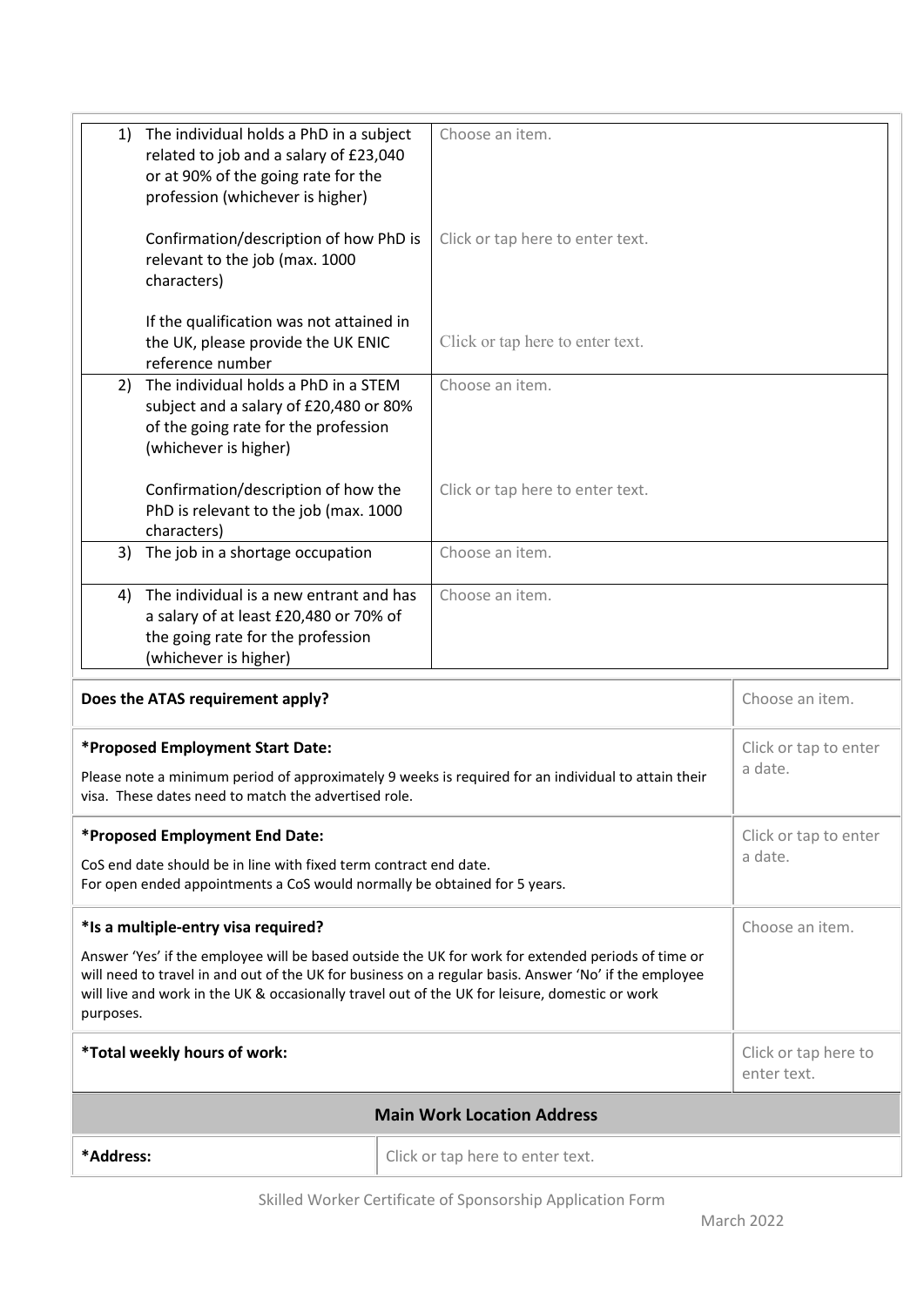| *City/town:                                                                                                | Click or tap here to enter text. |  |  |  |  |
|------------------------------------------------------------------------------------------------------------|----------------------------------|--|--|--|--|
| Country, area, district or province:                                                                       | Click or tap here to enter text. |  |  |  |  |
| *Postcode:                                                                                                 | Click or tap here to enter text. |  |  |  |  |
| <b>Other regular work addresses</b> - Complete if the individual will be working in a number of locations. |                                  |  |  |  |  |
| Address:                                                                                                   | Click or tap here to enter text. |  |  |  |  |
| City or town:                                                                                              | Click or tap here to enter text. |  |  |  |  |
| Country, area district or province:                                                                        | Click or tap here to enter text. |  |  |  |  |
| Postcode:                                                                                                  | Click or tap here to enter text. |  |  |  |  |

| <b>Individual's Employment Details</b>                                                                                                                                        |                                  |                                  |  |  |  |
|-------------------------------------------------------------------------------------------------------------------------------------------------------------------------------|----------------------------------|----------------------------------|--|--|--|
| *Job Title                                                                                                                                                                    |                                  | Click or tap here to enter text. |  |  |  |
| *SOC Code                                                                                                                                                                     | Click or tap here to enter text. |                                  |  |  |  |
| <b>Line Manager</b>                                                                                                                                                           | Click or tap here to enter text. |                                  |  |  |  |
| *Summary of job description:                                                                                                                                                  |                                  | Click or tap here to enter text. |  |  |  |
|                                                                                                                                                                               | (1000 character limit)           |                                  |  |  |  |
| The job description should accurately<br>reflect what the individual will be<br>doing e.g. summary of the main<br>responsibilities.                                           |                                  |                                  |  |  |  |
| *Gross pay per annum:                                                                                                                                                         |                                  | Click or tap here to enter text. |  |  |  |
| <b>Details of any allowances:</b><br>Click or tap here to enter text.                                                                                                         |                                  |                                  |  |  |  |
| Is the individual changing from Tier 4/Student route (including those on Tier<br>4 Doctorate Extension Scheme/Graduate) to Skilled Worker?                                    |                                  | Choose an item.                  |  |  |  |
| If yes, does the individual have current permission to stay in the UK as a<br>student?                                                                                        |                                  | Choose an item.                  |  |  |  |
| Has the student received any sponsorship for their studies in the last 12<br>months, which has conditions restricting their stay in the UK after<br>completing their studies? |                                  | Choose an item.                  |  |  |  |

 $\overline{\phantom{a}}$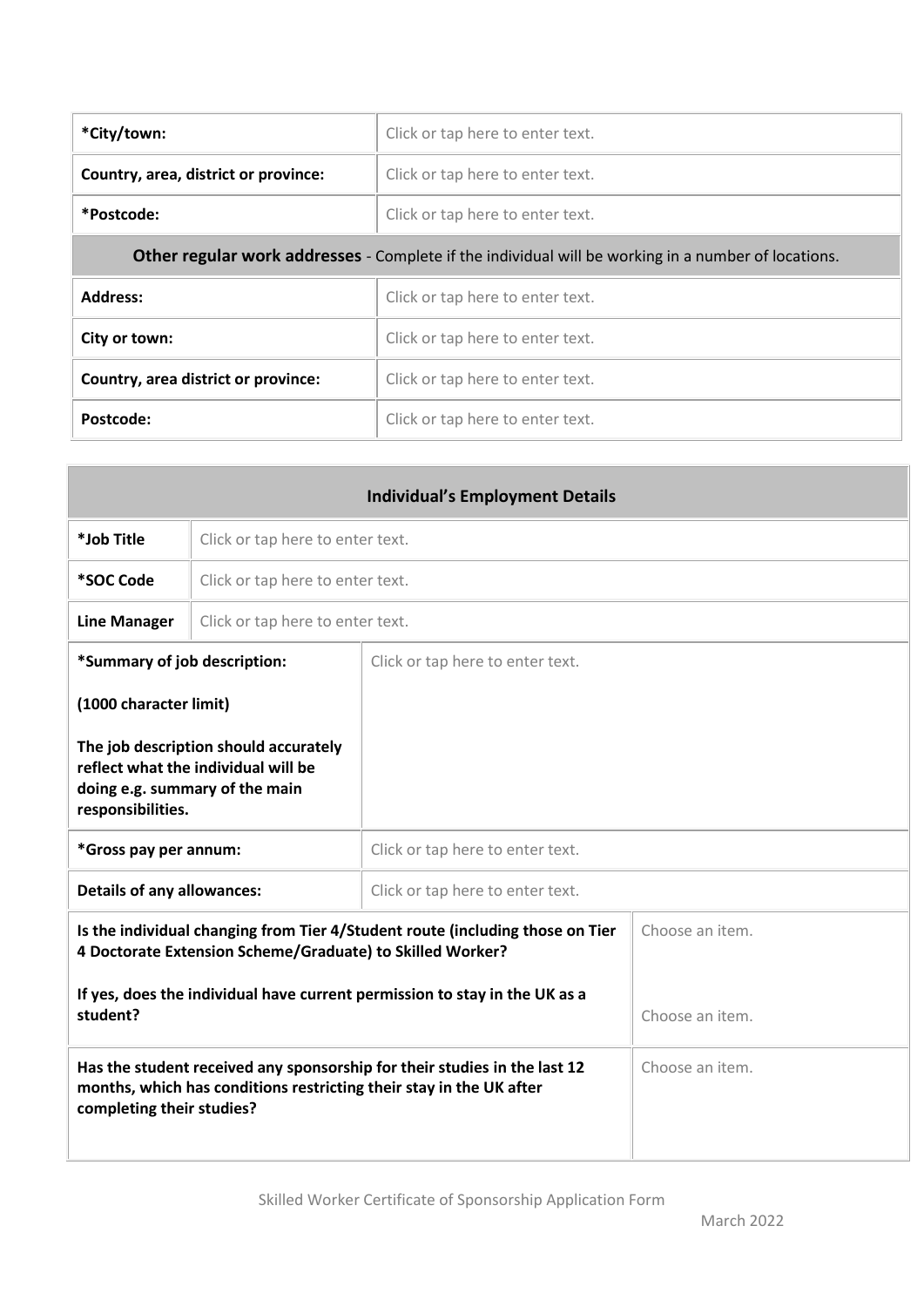| Is the individual named on a grant?                                                                                                                                                                                                                                                                                                                                                                                           |                                |                                                                      |                 | Choose an item.                                                                  |              |  |
|-------------------------------------------------------------------------------------------------------------------------------------------------------------------------------------------------------------------------------------------------------------------------------------------------------------------------------------------------------------------------------------------------------------------------------|--------------------------------|----------------------------------------------------------------------|-----------------|----------------------------------------------------------------------------------|--------------|--|
| Is the job named on the grand and If yes, have details of the competitive<br>process been provided?                                                                                                                                                                                                                                                                                                                           |                                |                                                                      |                 | Choose an item.                                                                  |              |  |
| Please note that a job description should be kept on file for 'named on grant' posts in<br>the same way that they are for all other posts.                                                                                                                                                                                                                                                                                    |                                |                                                                      |                 |                                                                                  |              |  |
| *Have you met the advertising requirements?                                                                                                                                                                                                                                                                                                                                                                                   |                                |                                                                      |                 | Choose an item.                                                                  |              |  |
| The role must be advertised unless there is a reason for not doing this, ie the<br>individual is named on a grant or the individual is already working in the role and<br>changing immigration route.                                                                                                                                                                                                                         |                                |                                                                      |                 | If yes; Enter vacancy reference no<br>If no; Enter reason for not<br>advertising |              |  |
| Supporting evidence must be retained of how the individual was recruited/secured<br>the role.                                                                                                                                                                                                                                                                                                                                 |                                |                                                                      |                 |                                                                                  |              |  |
| Does the Immigration Skills Charge apply?                                                                                                                                                                                                                                                                                                                                                                                     |                                |                                                                      |                 | Choose an item.                                                                  |              |  |
| Give registration details if there is a legal requirement for the individual to<br>be registered with a professional or other official organisation in the United<br>Kingdom:                                                                                                                                                                                                                                                 |                                |                                                                      |                 | Click or tap here to enter text.                                                 |              |  |
| *Can the financial maintenance<br>criteria be met                                                                                                                                                                                                                                                                                                                                                                             | Choose an<br>item.             | *If no, approved by HoS and/or<br><b>HHR</b> (evidence is essential) | Choose an item. |                                                                                  |              |  |
| <b>Supporting Documentation Required</b>                                                                                                                                                                                                                                                                                                                                                                                      |                                |                                                                      |                 |                                                                                  |              |  |
| Please cross the boxes to indicate that you have attached the information listed below with this form or have already<br>sent it to HR Operations. The application for a Certificate of Sponsorship cannot be made until all relevant information<br>is received HR Operations. This information will be held by your HR Operations and be available to a UKVI Compliance<br>Officer should they wish to inspect our records. |                                |                                                                      |                 |                                                                                  |              |  |
|                                                                                                                                                                                                                                                                                                                                                                                                                               | <b>Required documentation:</b> |                                                                      |                 |                                                                                  |              |  |
| Completed Right to Work Checklist (section 3 onwards) with verified copies of all appropriate<br>passport/identity documents.                                                                                                                                                                                                                                                                                                 |                                |                                                                      |                 |                                                                                  |              |  |
| Highest qualification (with certified translation where required)                                                                                                                                                                                                                                                                                                                                                             |                                |                                                                      |                 |                                                                                  |              |  |
| 2 original employment references                                                                                                                                                                                                                                                                                                                                                                                              |                                |                                                                      |                 |                                                                                  | $\mathbf{L}$ |  |
| Job description for the post (may be included in the advert)                                                                                                                                                                                                                                                                                                                                                                  |                                |                                                                      |                 |                                                                                  |              |  |
| CV or application form (may be included with recruitment documents)                                                                                                                                                                                                                                                                                                                                                           |                                |                                                                      |                 |                                                                                  | L            |  |